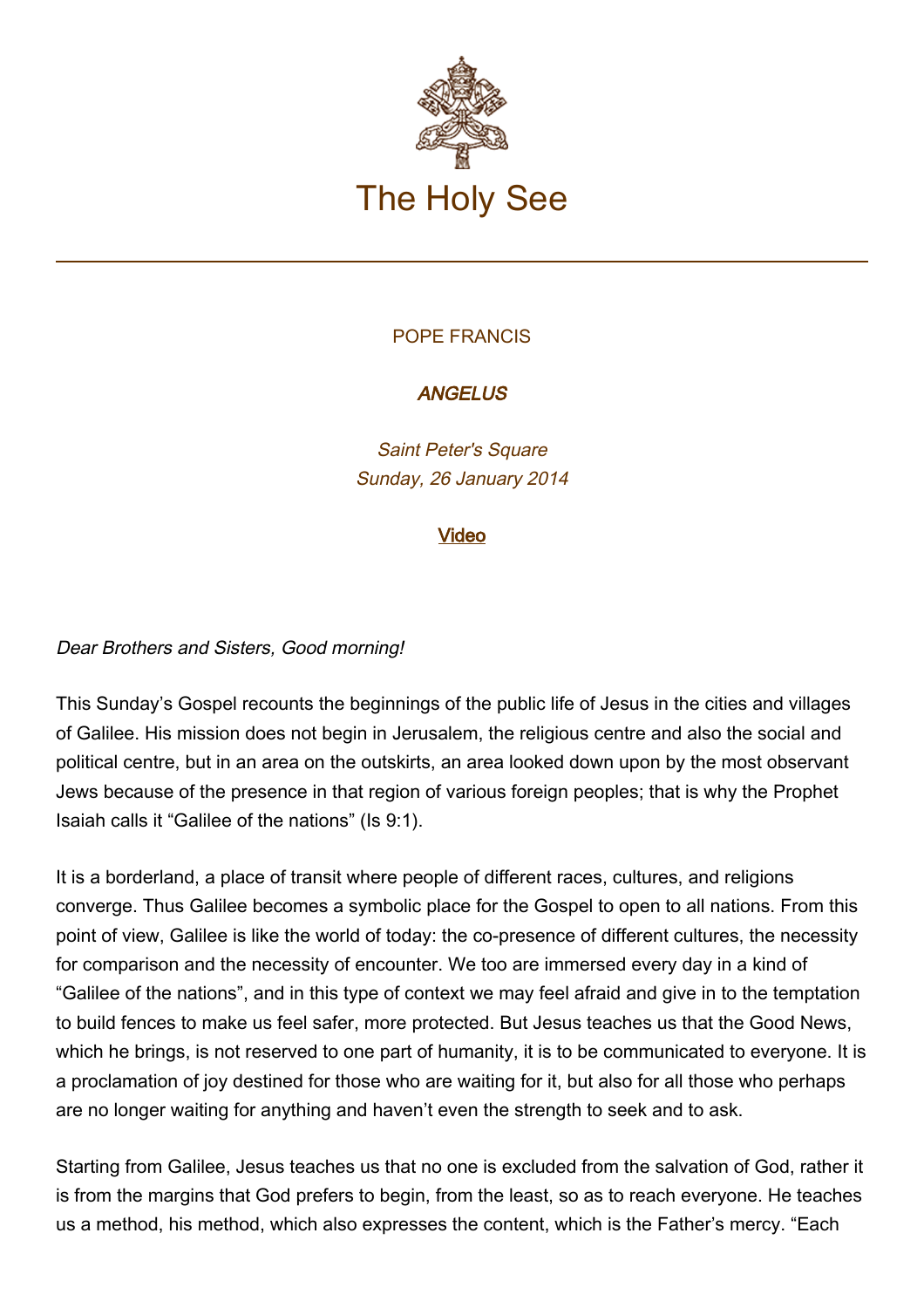Christian and every community must discern the path that the Lord points out, but all of us are asked to obey his call to go forth from our own comfort zone in order to reach all the 'peripheries' in need of the light of the Gospel" (Apostolic Exhortation, *Evangelii Gaudium*[, n. 20](http://w2.vatican.va/content/francesco/en/apost_exhortations/documents/papa-francesco_esortazione-ap_20131124_evangelii-gaudium.html#I.%E2%80%82A_Church_which_goes_forth)).

Jesus begins his mission not only from a decentralized place, but also among men whom one would call, refer to, as having a "low profile". When choosing his first disciples and future apostles, he does not turn to the schools of scribes and doctors of the Law, but to humble people and simple people, who diligently prepare for the coming of the Kingdom of God. Jesus goes to call them where they work, on the lakeshore: they are fishermen. He calls them, and they follow him, immediately. They leave their nets and go with him: their life will become an extraordinary and fascinating adventure.

Dear friends, the Lord is calling today too! The Lord passes through the paths of our daily life. Even today at this moment, here, the Lord is passing through the square. He is calling us to go with him, to work with him for the Kingdom of God, in the "Galilee" of our times. May each one of you think: the Lord is passing by today, the Lord is watching me, he is looking at me! What is the Lord saying to me? And if one of you feels that the Lord says to you "follow me" be brave, go with the Lord. The Lord never disappoints. Feel in your heart if the Lord is calling you to follow him. Let's let his gaze rest on us, hear his voice, and follow him! "That the joy of the Gospel may reach to the ends of the earth, illuminating even the fringes of our world" (ibid., n. 288).

### After the Angelus:

Now you can see that I am not alone: I am accompanied by two of you, who came up here. They are brave, these two!

Today we celebrate the World Day for Leprosy. This disease although being eradicated still affects many people in conditions of grave indigence. It is important to remain in active solidarity with these brothers and sisters alive. Let us assure them of our prayer; and let us pray also for those who assist them and who, in different ways, commit themselves to fight this disease.

I am close in prayer to Ukraine, in particular to those who have lost their life in these days and for their families. My wish is that a constructive dialogue may develop between institutions and civil society and, avoiding any recourse to violence, so that the spirit of peace and the quest for the common good may prevail in the hearts of all people!

Today there are so many children in the square! So many! With them I would like to turn our thoughts to Cocò Campolongo, who at three years old was burned in a car in Cassano allo Jonio. Brutality like this to such a little child seems unprecedented in the history of crime. Let us pray with Cocò, who is safe with Jesus in heaven that whoever perpetrated this crime may repent and